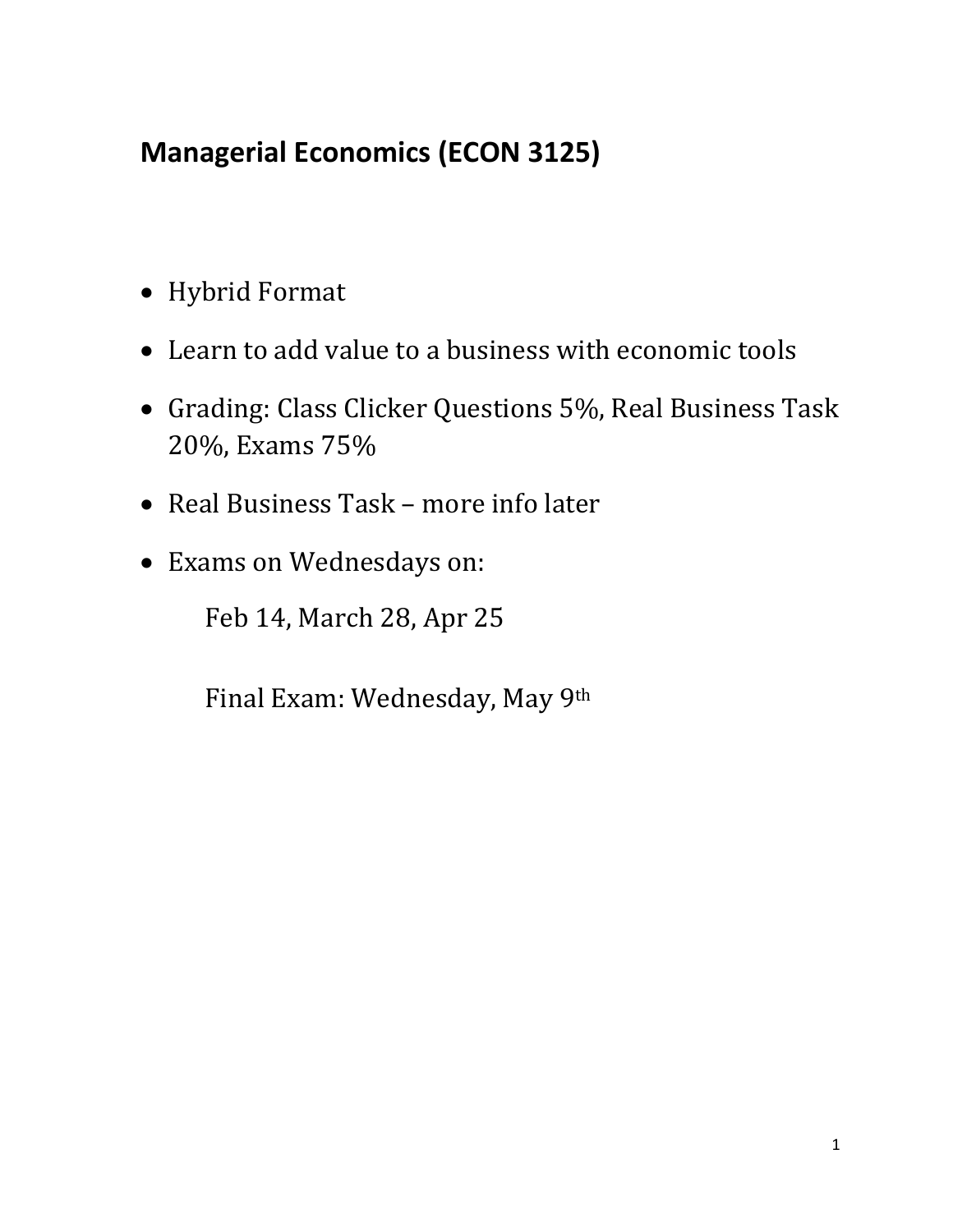Economics 3125-092, Managerial Economics Wed 5:00 – 7:00 pm, McEniry 127 Spring 2018

Instructor: Dr. Matt Metzgar Office: 223B Friday Building Phone: (704) 687-7188 Email: [mmetzgar@uncc.edu](mailto:mmetzgar@uncc.edu)

Office Hours: Monday & Wednesday 1:00 - 2:00 pm; Tuesday 1:00 - 3:00 pm

Teaching Assistants: TBA

**Class Meetings:** Wednesdays in McEniry

**Textbook (recommended):** Samuelson & Marks. Managerial Economics, 8th edition. Wiley Publishing ISBN: 9781118808948 Note: To save money, buying a used  $7<sup>th</sup>$  edition  $\frac{\text{max}}{\text{max}}$  be compatible Additional note: a copy of the textbook should be available in the library

**Poll Everywhere (required):** You will need a web-enabled device for each class. This is a free system provided by the University.

**Course Description:** This course uses economic tools to analyze decisions managers make about their business. We consider economic decisions of particular interest to businesses, e.g., demand and estimation, cost analysis, and pricing policies. By further developing economic ideas introduced in your Principles of Microeconomics class, we analyze questions of the optimal level of production, pricing, and competitive positioning of the business.

**Course Objectives:** You will acquire a sophisticated knowledge of microeconomic tools and the ability to explain these tools in words, using graphs, and using equations. You will be able to apply this knowledge of microeconomics and the techniques acquired in this course and its prerequisite courses to recommend efficient managerial decisions.

**Prerequisites:** ECON 2102, MATH 1120 or 1241, STAT 1220, and INFO 2130. It is assumed that you have not only completed these courses but have also mastered the material. Students with deficient backgrounds will need to commit extra time to this course.

**Grading Basis:** Grades will be based upon three categories:

- Class Clicker Questions
- Real Business Task
- Exams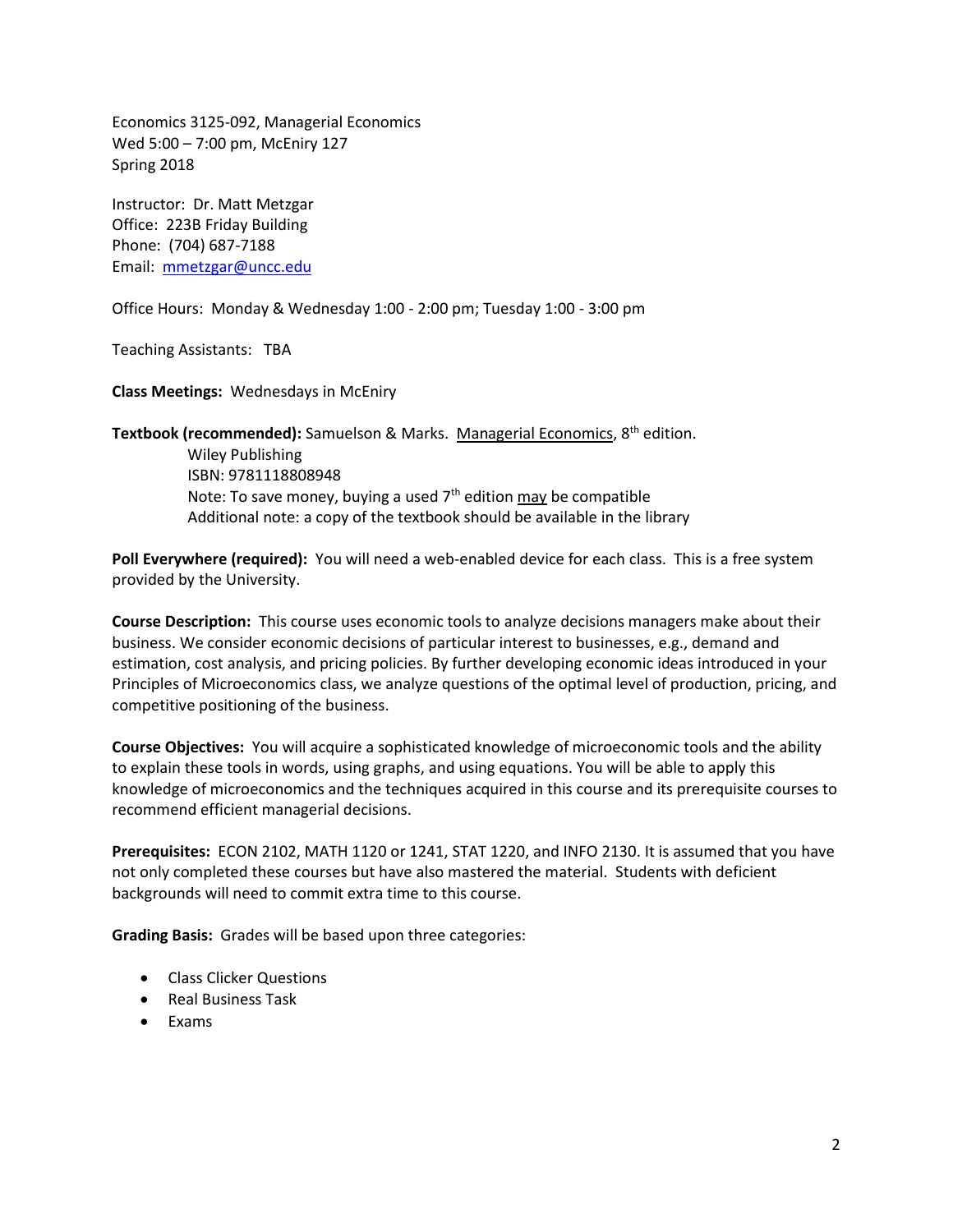**Class Clicker Questions:** During every class, questions will be presented overhead that are to be answered via clickers. Some of these questions will be graded on participation, and some of these questions will be graded as right/wrong. Right/wrong questions are typically scored as 95% for an incorrect answer and 100% for a correct answer. In-class homework questions may be scored differently. The lowest 4 days will be dropped (by lowest percentage). If the clicker score for a certain day appears inaccurate, the instructor must be notified within 1 week, or else the instructor reserves the right to leave the score unchanged.

The Poll Everywhere system may or may not be able to grade numeric response questions. This feature is coming, but it is not known when it will be available.

**Real Business Task:** This task will involve analyzing a real business. The analysis will be due near the end of the semester. More information about this including due dates will be posted to Canvas.

Students can work in a group of up to 10 students. Groups are self-selected. For papers submitted within 24 hours after the deadline, the grade will be reduced by 10%. For papers submitted between 24 and 48 hours late, the grade will be reduced by 20%. Papers submitted more than 48 hours late will receive a score of zero.

**Exams:** There will be three exams during the semester. These exams are cumulative. Exam 1 covers the material from the first third of the course. Exam 2 covers the material from both the first third and the second third, though it will be weighted more towards the second third. The same holds true with Exam 3. This is done to promote long-term retention of the material

The lowest exam will be dropped out of the 3 exams and the final. Yes, the final can be dropped if a student is satisfied with his or her grade after the first 3 exams.

Students who arrive late for an examination will be permitted to sit the test provided that no student has turned in their paper prior to the student's arrival. Once a paper has been turned in, late arriving students will not be permitted to begin the test or exam. A student who begins a test late will not be given extra time at the end of the examination period.

Exams may be taken via the Lockdown browser.

**Final Examination:** The final exam will be taken via Scantron forms or potentially online. The final exam is cumulative.

**Makeup Exams:** If traveling on official University business, a similar multiple-choice makeup exam will be available. For all other absences, no makeup exams will be given.

### **Grading:**

| <b>Class Clicker Questions</b> | 5% (drop lowest 2 days, capped at 100%) |
|--------------------------------|-----------------------------------------|
| Real Business Analysis         | 20%                                     |
| Exam                           | 25% (best 3 of 4)                       |
| Exam                           | 25%                                     |
| Exam                           | 25%                                     |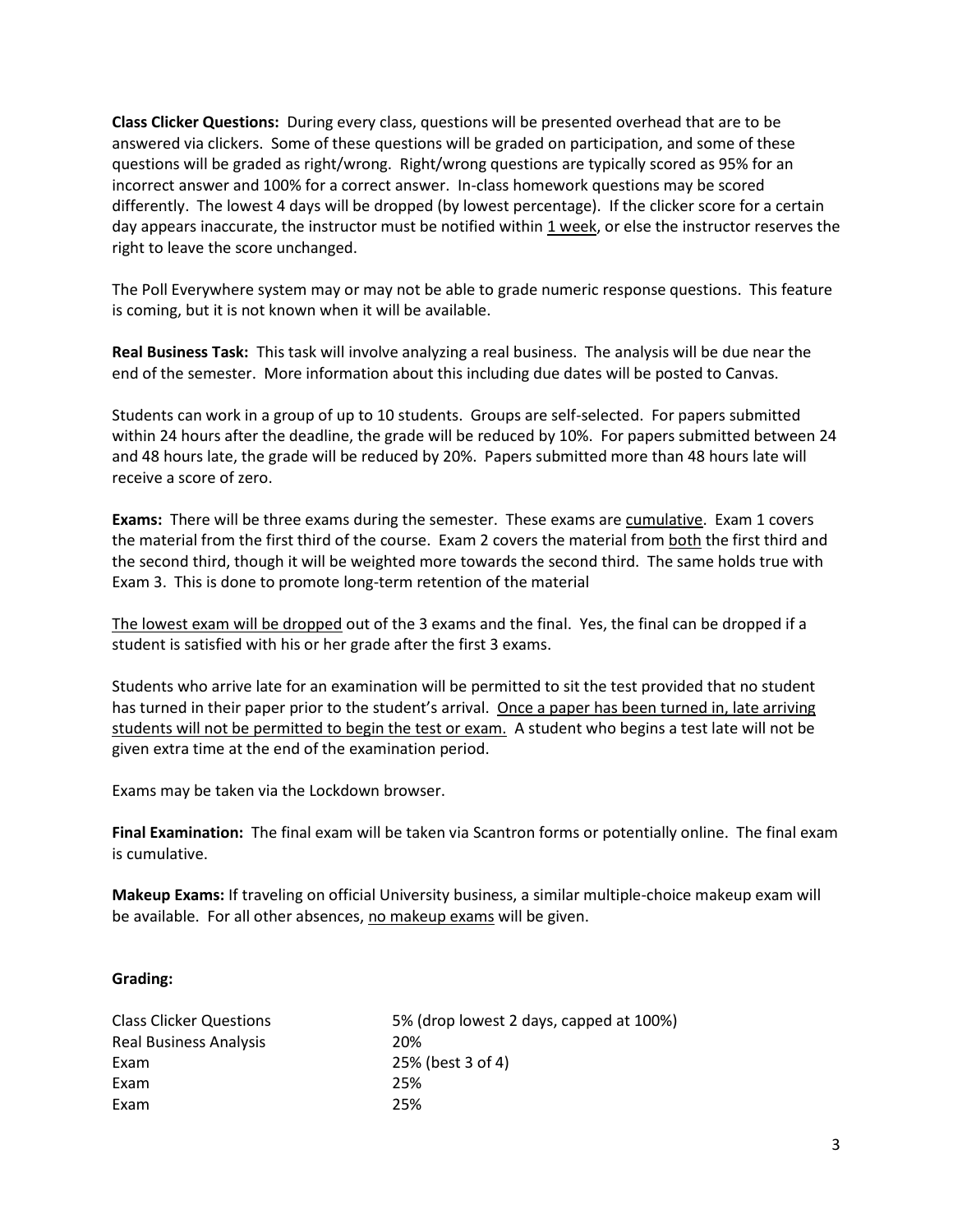## **Grading Scale:**

A 90-100% B 80-89% C 70-79% D 60- 69% F Below 60%

Grades are rounded to the nearest whole percentage. Example: 89.5% will round to an A, while 89.49999% will not.

**Attendance:** Attendance is not taken though students who miss class will obviously lose exam points and/or in-class clicker points. There may be a multi-point clicker question at the beginning of class to make sure students arrive on time.

**Lateness and Leaving Early:** If a student is late more than 5 times, their course grade will be dropped by one letter grade and they will also be reported to the Dean of Students. Leaving class early without prior notification to the instructor also counts as a lateness incident.

**Academic Integrity:** Students have the responsibility to know and observe the requirements of The UNC Charlotte Code of Student Academic Integrity. This code forbids cheating, fabrication or falsification of information, multiple submissions of academic work, plagiarism, abuse of academic materials, and complicity in academic dishonesty. Any special requirements or permission regarding academic integrity in this course will be stated by the instructor and are binding on the students. Academic evaluations in this course include a judgment that the student's work is free from academic dishonesty of any type; and grades in this course therefore should be and will be adversely affected by academic dishonesty. Students who violate the code can be expelled from UNC Charlotte. The normal penalty for a first offense is a lowering of the course grade by one letter grade. For second offenses, in almost all cases, the course grade is reduced to an F. Copies of the code can be obtained from the Dean of Students Office. Standards of academic integrity will be enforced in this course. Students are expected to report cases of academic dishonesty to the course instructor.

Using another student's clicker to enter responses in their absence is a violation of the academic integrity code. To that end, there is no plausible motive for possessing another student's clicker other than to obtain points for an absent student. Consequently, possession of another student's clicker will be taken as evidence of intent to violate the academic integrity code and will be prosecuted to the fullest extent allowed under the UNC-Charlotte Academic Integrity Code.

If you are caught using someone else's clicker, both students will have their course grades dropped by one letter grade.

**Cell Phones:** Cellular Telephones and pagers are to be turned off and stowed out of sight for all classes and exams. Under very extraordinary circumstances (such as someone providing emergency care for a family member), students will be permitted to leave their cell phone or pager (using silent ring options) on during class, but never during a test or exam. Students who confront such emergencies must obtain prior approval from the professor.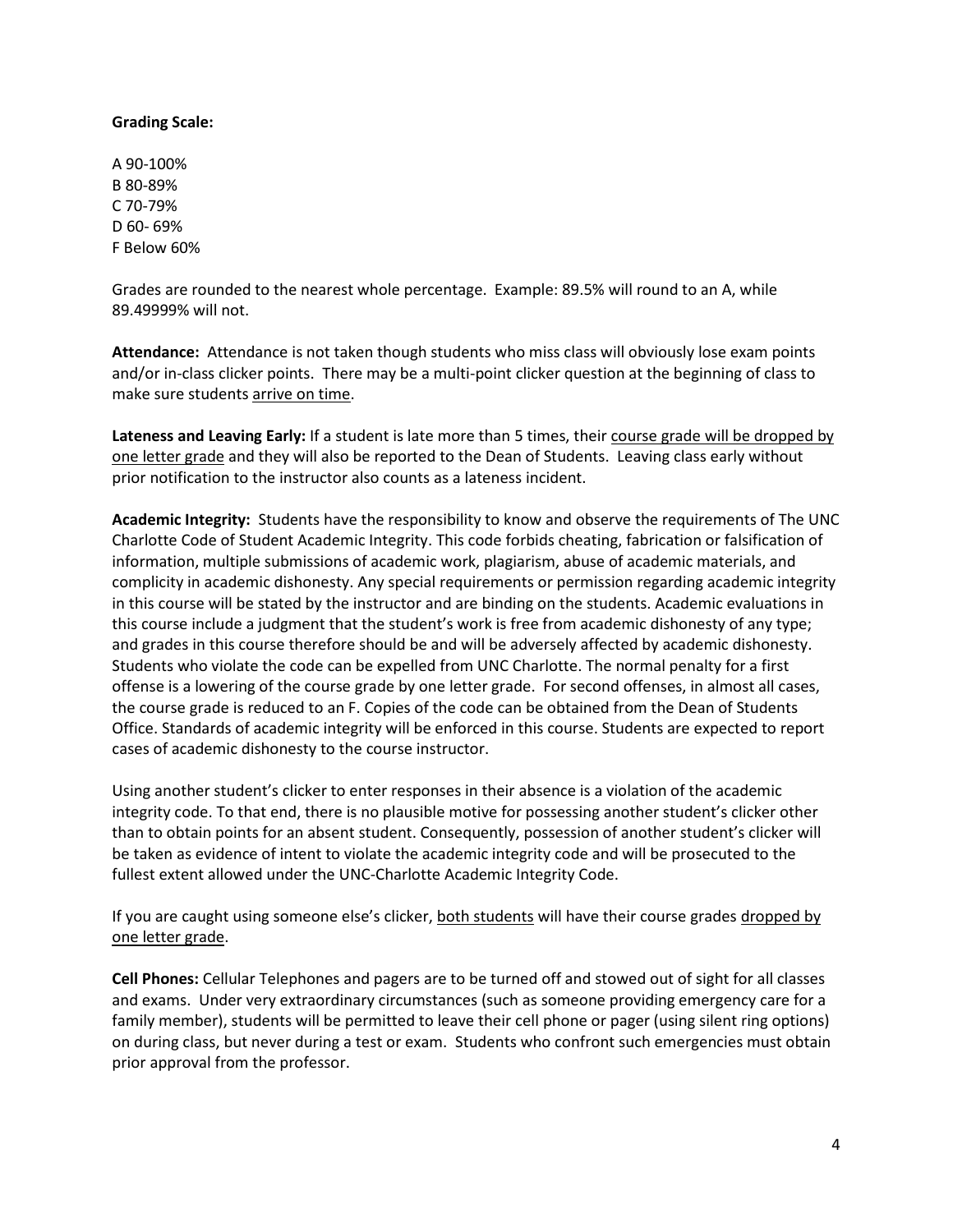**Exam Schedule:** The University has very specific guidelines regarding the circumstances under which students are permitted to reschedule final examinations. These guidelines will be followed to the letter. **Students who do not meet the specific guidelines set forth by the university will not be permitted to take the final examination at a time other than the officially proscribed period for any reason. The semester ends with the final examination. There will be no accommodation for students who want to take an early exam for any reason other than representing the university. Students representing the university must provide written documentation from appropriate university personnel.**

**Diversity:** The Belk College of Business strives to create an inclusive academic climate in which the dignity of all individuals is respected and maintained. Therefore, we celebrate diversity that includes, but is not limited to ability/disability, age, culture, ethnicity, gender, language, race, religion, sexual orientation, and socio-economic status.

# **FAQ:**

*Do you give partial credit on exams?* No. I teach large classes so this is not feasible.

*What if I enter a different answer on my Scantron form as to what's on my exam paper?* Whatever is entered on the Scantron form is what is scored.

**Outline:** Chapters 2, 3, 4, 5, 6, 7, 8

# **Schedule:**

Wed, Jan 10 Clicker Overview, Chap 2

Wed, Jan 17 Chap 2 Clicker Questions

Wed, Jan 24 Chap 3 Clicker Questions

Wed, Jan 31 Chap 4 Clicker Questions

Wed, Feb 7 Homework #1 Due

**Wed, Feb 14 - Cumulative Exam #1** First Exam

Wed, Feb 21 Chap 5 Clicker Questions